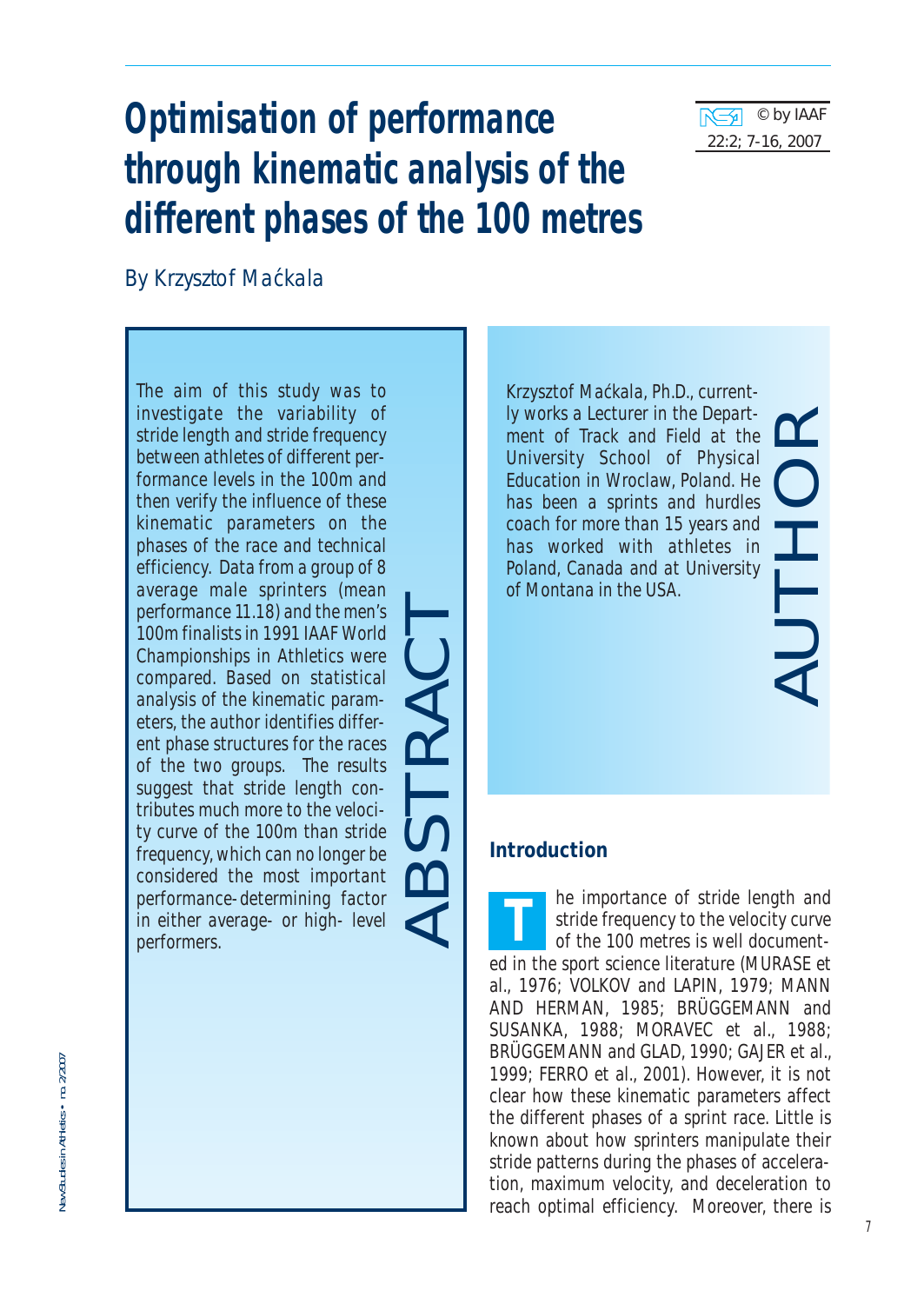

Figure 1: Example of velocity curve (instantaneous speed) based on time measurement (0.02 sec intervals) for an average sprinter (10.78) (MACKALA, 2004) **´**

the question as to whether the phase structure of the 100 metres is the same for athletes of different levels of performance.

This is an important theme for research as information in this area will promote the understanding of the biomechanics of sprinting and provide a basis for developing training protocols that are specifically designed for individual athletes.

The purpose of this study was to determine the relevance of the variability of the main kinematic parameters between athletes of different performance levels in the 100 metres and then verify their influence on the phases of the race and technical efficiency.

Data obtained for a group of "average" sprinters was collected and compared with published data for elite sprinters to understand the relationships between stride length and frequency, and then running velocity, and to determine the phase structure for each group. To draw conclusions and make recommendations it was necessary to observe the changes in velocity and estimate the proportionate effects of stride length and stride frequency by measuring both variables and computing their influence using appropriate statistics.

### **Methods**

Eight male sprinters (average values: age = 21.3 years, height =  $179.9cm$ , weight = 74kg, 100m performance  $= 11.18$  with best result =  $10.78$ sec) make up Group A. From their performance level, these sprinters can be considered national- or average-level performers.

The data for the analysis of Group A were obtained from recordings of eight individual time trials made with 10 video cameras (operating at 50 frames/sec). The cameras were synchronised with the starter's gun. The cameras were placed perpendicular to the running direction on special tripods at 10m intervals along the track. Markers were placed at each 10m section to allow interval times to be calculated by counting the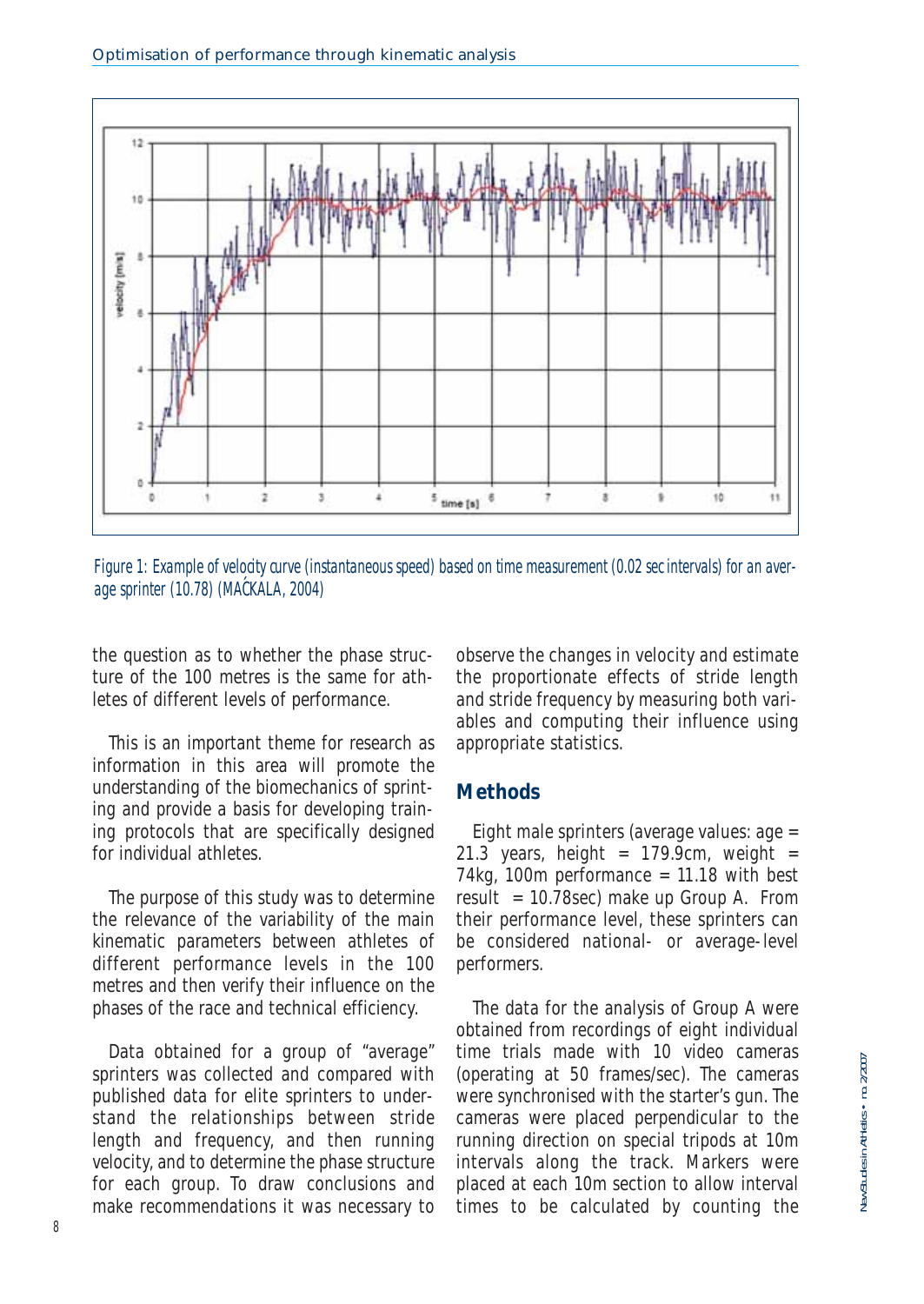# Table1: Mean of selected parameters for 10m sections of the finalists in the men's 100 metres at the 1991 IAAF World Championships in Athletics (Data from AE, ITO and SUZUKI, 1992)

| Place          | <b>Name</b>       | <b>Variables</b>                  | 10 <sub>m</sub> | 20m  | 30m           | 40m   | 50 <sub>m</sub> | 60 <sub>m</sub> | <b>70m</b>    | <b>80m</b> | <b>90m</b>   | 100 <sub>m</sub> |
|----------------|-------------------|-----------------------------------|-----------------|------|---------------|-------|-----------------|-----------------|---------------|------------|--------------|------------------|
| 1              | Lewis             | <b>Stride Frequency</b>           | 3.83            | 4.81 | 4.45          | 4.41  | 4.66            | 4.86            | 4.76          | 4.45       | 4.34         | 4.53             |
|                | (USA)             | Stride length                     | 1.39            | 1.92 | 2.44          | 2.55  | 2.56            | 2.42            | 2.50          | 2.71       | 2.65         | 2.57             |
|                |                   | Time                              | 1.88            | 2.96 | 3.88          | 4.77  | 5.61            | 6.46            | 7.30          | 8.13       | 9.00         | 9.86             |
|                |                   | Velocity                          | 5.31            | 9.26 | 10.87         | 11.24 | 11.90           | 11.76           | 11.90         | 12.05      | 11.49        | 11.63            |
| $\overline{2}$ | Burrell           | Stride Frequency                  | 3.59            | 4.81 | 4.61          | 4.43  | 4.41            | 4.50            | 4.57          | 4.50       | 4.34         | 4.23             |
|                | (USA)             | Stride length                     | 1.52            | 1.96 | 2.38          | 2.57  | 2.61            | 2.58            | 2.52          | 2.64       | 2.59         | 2.71             |
|                |                   | Time                              | 1.83            | 2.89 | 3.80          | 4.68  | 5.55            | 6.41            | 7.28          | 8.12       | 9.01         | 9.88             |
|                |                   | Velocity                          | 5.46            | 9.43 | 10.99         | 11.36 | 11.49           | 11.63           | 11.49         | 11.90      | 11.24        | 11.49            |
|                |                   |                                   |                 |      |               |       |                 |                 |               |            |              |                  |
| 3              | Mitchell<br>(USA) | Stride Frequency                  | 4.28            | 4.96 | 4.61          | 4.70  | 4.92            | 4.94            | 4.74          | 4.60       | 4.67         | 4.61             |
|                |                   | Stride length                     | 1.30            | 1.88 | 2.33          | 2.42  | 2.34            | 2.33            | 2.46          | 2.53       | 2.43         | 2.44             |
|                |                   | Time                              | 1.80            | 2.87 | 3.80          | 4.68  | 5.55            | 6.42            | 7.28          | 8.14       | 9.04         | 9.92             |
|                |                   | Velocity                          | 5.56            | 9.35 | 10.75         | 11.36 | 11.49           | 11.49           | 11.63         | 11.63      | 11.36        | 11.24            |
| 4              | Christie          | <b>Stride Frequency</b>           | 3.89            | 4.95 | 4.65          | 4.48  | 4.54            | 4.72            | 4.84          | 4.75       | 4.44         | 4.20             |
|                | (GBR)             | Stride length                     | 1.39            | 1.91 | 2.34          | 2.51  | 2.59            | 2.46            | 2.40          | 2.48       | 2.50         | 2.71             |
|                |                   | Time                              | 1.85            | 2.91 | 3.83          | 4.72  | 5.57            | 6.43            | 7.29          | 8.14       | 9.04         | 9.92             |
|                |                   | Velocity                          | 5.41            | 9.43 | 10.87         | 11.24 | 11.76           | 11.63           | 11.63         | 11.76      | 11.11        | 11.36            |
| 5              | Fredericks        |                                   |                 | 4.36 |               | 4.59  | 4.91            | 5.02            | 4.96          | 4.80       |              | 4.37             |
|                | (NAM)             | Stride Frequency<br>Stride length | 4.31<br>1.25    | 1.94 | 4.61<br>2.36  | 2.39  | 2.34            | 2.29            | 2.35          | 2.45       | 4.66<br>2.41 | 250              |
|                |                   | Time                              |                 | 2.92 |               | 4.73  | 5.60            | 6.47            |               | 8.18       | 9.07         | 9.95             |
|                |                   | Velocity                          | 1.86<br>5.38    | 9.43 | 3.84<br>10.87 | 11.24 | 11.49           | 11.49           | 7.33<br>11.63 | 11.76      | 11.24        | 11.36            |
|                |                   |                                   |                 |      |               |       |                 |                 |               |            |              |                  |
| 6              | Steward           | <b>Stride Frequency</b>           | 3.37            | 5.02 | 4.85          | 4.79  | 4.90            | 4.97            | 4.83          | 4.55       | 4.58         | 4.73             |
|                | (JAM)             | Stride length                     | 1.43            | 1.86 | 2.27          | 2.35  | 2.38            | 2.31            | 2.35          | 2.52       | 2.43         | 2.35             |
|                |                   | Time                              | 1.81            | 2.88 | 3.79          | 4.68  | 5.54            | 6.41            | 7.29          | 8.16       | 9.06         | 9.96             |
|                |                   | Velocity                          | 5.52            | 9.35 | 10.99         | 11.24 | 11.63           | 11.49           | 11.36         | 11.49      | 11.11        | 11.11            |
| 7              | da Silva          | Stride Frequency                  | 3.96            | 4.91 | 4.49          | 4.27  | 4.36            | 4.61            | 4.73          | 4.69       | 4.36         | 4.16             |
|                | (BRA)             | Stride length                     | 1.32            | 1.92 | 2.40          | 2.63  | 2.60            | 2.44            | 2.35          | 2.45       | 2.55         | 2.57             |
|                |                   | Time                              | 1.91            | 2.97 | 3.90          | 4.79  | 5.67            | 6.56            | 7.5           | 8.32       | 9.22         | 10.12            |
|                |                   | Velocity                          | 5.24            | 9.43 | 10.75         | 11.24 | 11.36           | 11.24           | 11.24         | 11.49      | 11.11        | 11.11            |
|                |                   |                                   |                 |      |               |       |                 |                 |               |            |              |                  |
| 8              | Surin             | Stride Frequency                  | 3.98            | 4.32 | 4.52          | 4.49  | 4.67            | 4.75            | 4.54          | 4.23       | 4.21         | 4.27             |
|                | (CAN)             | Stride length                     | 1.34            | 1.94 | 2.41          | 2.48  | 2.41            | 2.34            | 2.50          | 2.72       | 2.61         | 2.55             |
|                |                   | Time                              | 1.88            | 2.95 | 3.87          | 4.77  | 5.66            | 6.56            | 7.44          | 8.31       | 9.22         | 10.14            |
|                |                   | Velocity                          | 5.31            | 9.20 | 10.87         | 11.11 | 11.24           | 11.11           | 11.36         | 11.49      | 10.99        | 10.87            |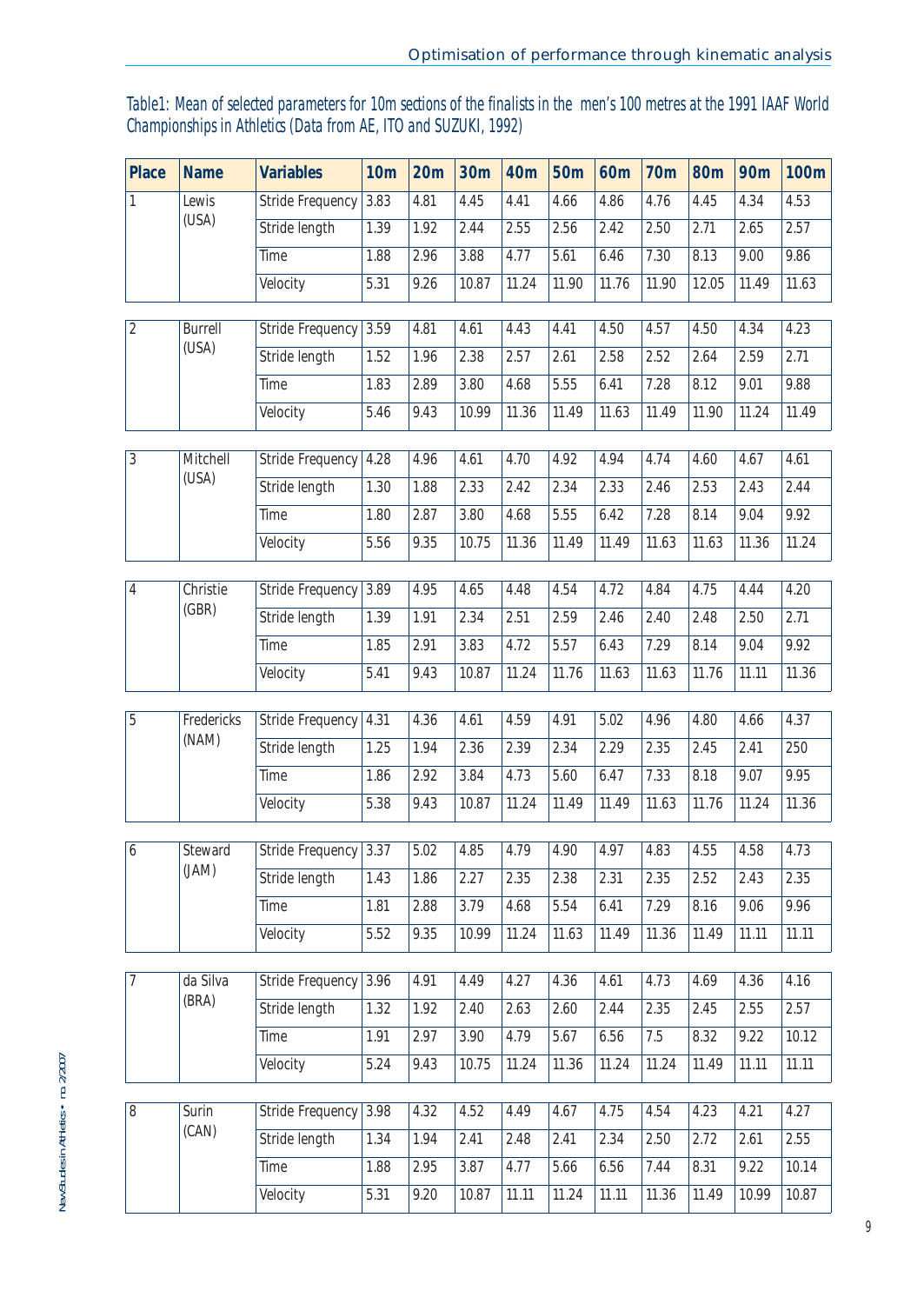frames in the video. For each athlete, the number of strides was counted and length of each stride measured in order to calculate the average stride length and stride frequency for each section. The methodology was similar (less three cameras) to that applied during finals of the 100 metres at the 1997 IAAF World Championships in Athletics in Athens (BRÜGGEMANN, KOSZEWSKI and MÜLLER, 1999). The instantaneous running velocity of the sprinters was calculated from the video by measuring the displacement of the centre of mass for each 0.02sec (see Figure 1). Kinematics analysis was performed using the SIMI Motion Biomechanical Computer Program.

### Table 2: Comparison of the mean values for selected parameters of 10m sections and phase breakdown in the 100 metres for average sprinters (Group A) (MACKALA, 2004) **´**

|                | Group A $(n=8)$                      |                        |       |                                                   |      |                          |       |                             |       |  |
|----------------|--------------------------------------|------------------------|-------|---------------------------------------------------|------|--------------------------|-------|-----------------------------|-------|--|
| Phase          | <b>Distance</b><br>$\lceil m \rceil$ | Average<br>Time<br>[s] | Total | Average<br>velocity<br>$\left[\frac{m}{s}\right]$ | X    | Stride<br>length<br>[cm] | X     | Stride<br>frequency<br>[Hz] | X     |  |
| 1              | $0 - 10$<br>$10 - 20$                | 1.850<br>1.077         | 2.927 | 5.41<br>9.29                                      | 7.35 | 147.8<br>211.4           | 179.6 | 3.670<br>4.400              | 4.035 |  |
| $\mathfrak{D}$ | $20 - 30$<br>$30 - 40$               | 1.067<br>1.045         | 2.112 | 9.38<br>9.58                                      | 9.48 | 219.2<br>218.9           | 219.0 | 4.244<br>4.374              | 4.309 |  |
| 3              | $40 - 50$<br>$50 - 60$               | 1.037<br>1.037         | 2.074 | 9.65<br>9.66                                      | 9.65 | 223.5<br>226.5           | 225.0 | 4.321<br>4.266              | 4.293 |  |
| 4              | $60 - 70$<br>$70 - 80$               | 1.052<br>1.055         | 2.107 | 9.51<br>9.49                                      | 9.50 | 224.9<br>223.8           | 224.3 | 4.242<br>4.246              | 4.244 |  |
| 5              | $80 - 90$<br>$90 - 100$              | 1.067<br>1.075         | 2.142 | 9.38<br>9.34                                      | 9.36 | 224.8<br>232.6           | 227.0 | 4.177<br>4.070              | 4.123 |  |

Table 3: Comparison of the mean values for selected parameters of 10m sections and phase breakdown in the 100 metres for elite sprinters (Group B) (data from AE, ITO and SUZUKI, 1992)

|                |                         | Group $B(n=8)$         |       |                                            |       |                                 |              |                             |              |  |  |
|----------------|-------------------------|------------------------|-------|--------------------------------------------|-------|---------------------------------|--------------|-----------------------------|--------------|--|--|
| Phase          | <b>Distance</b><br>[m]  | Average<br>Time<br>[s] | Total | Average<br>velocity<br>$\lceil m/s \rceil$ | X     | <b>Stride</b><br>length<br>[cm] | $\mathsf{X}$ | Stride<br>frequency<br>[Hz] | $\mathsf{X}$ |  |  |
|                | $0 - 10$<br>$10 - 20$   | 1.82<br>1.07           | 2.89  | 5.39<br>9.38                               | 7.38  | 137.0<br>192.0                  | 164.0        | 3.85<br>4.77                | 4.31         |  |  |
| $\mathcal{P}$  | $20 - 30$<br>$30 - 40$  | 0.92<br>0.89           | 1.81  | 10.87<br>11.25                             | 11.06 | 237.0<br>249.0                  | 243.0        | 4.60<br>4.52                | 4.56         |  |  |
| 3              | $40 - 50$               | 0.866                  | 0.87  | 11.55                                      | 11.55 | 248.0                           | 248.0        | 4.67                        | 4.67         |  |  |
| 4              | $50 - 60$               | 0.871                  | 0.87  | 11.48                                      | 11.48 | 240.0                           | 240.0        | 4.80                        | 4.80         |  |  |
| 5              | $60 - 70$               | 0.867                  | 8.87  | 11.53                                      | 11.53 | 243.0                           | 243.0        | 4.75                        | 4.75         |  |  |
| 6              | $70 - 80$               | 0.85                   | 0.85  | 11.70                                      | 11.70 | 256.0                           | 256.0        | 4.57                        | 4.57         |  |  |
| $\overline{7}$ | $80 - 90$<br>$90 - 100$ | 0.89<br>0.887          | 1.78  | 11.21<br>11.24                             | 11.22 | 252.0<br>255.0                  | 253.5        | 4.44<br>4.40                | 4.421        |  |  |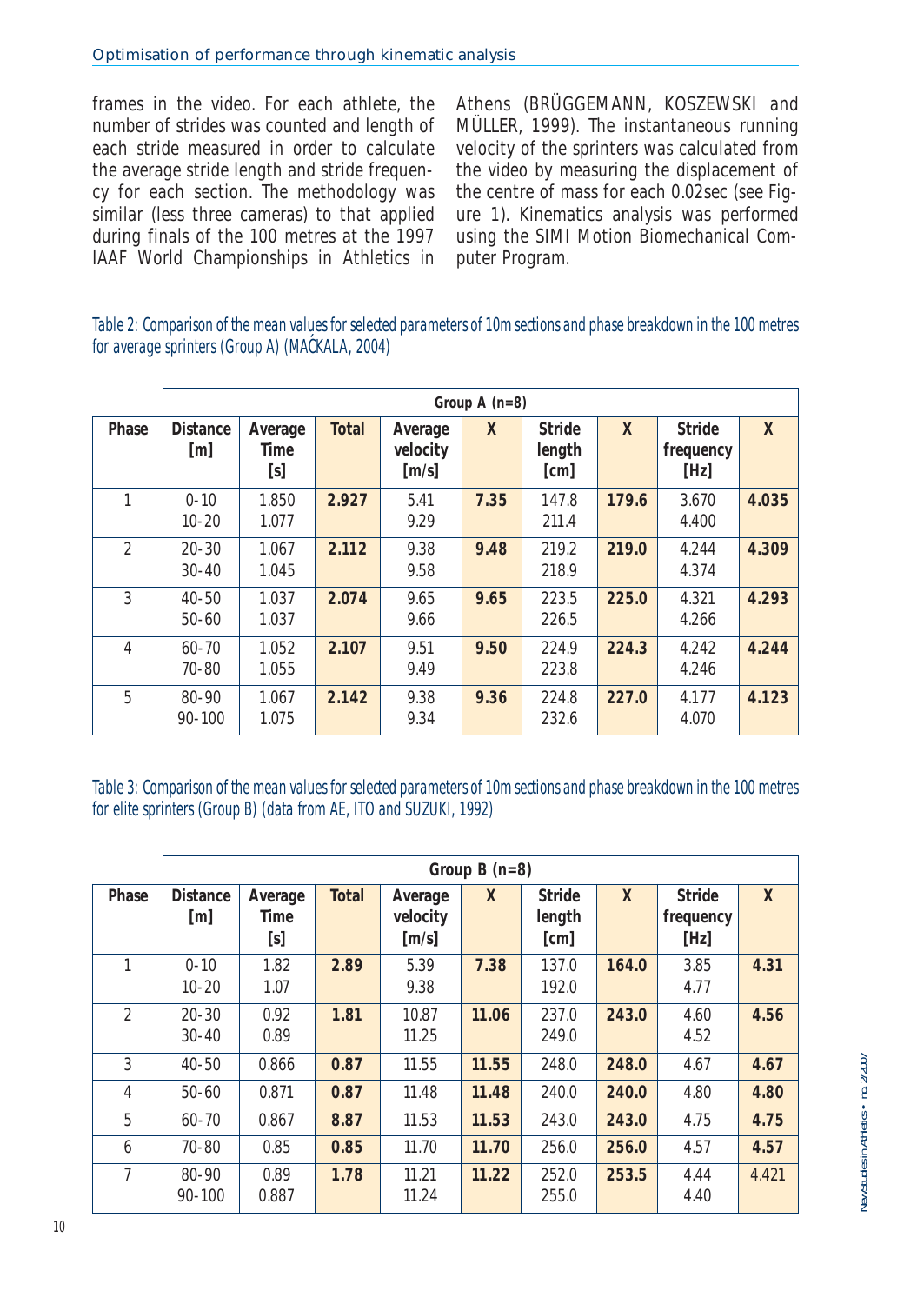Group B comprised the eight finalists in the men's 100 metres at the 1991 IAAF World Championships in Athletics in Tokyo. From their performance level, these sprinters are clearly international or elite-level performers. The raw data for the race (see Table 1) was obtained from AE, ITO and SUZUKI (1992) and then processed by the author.

## **Results and discussion**

The results of the study show that differences in the temporal development of stride length and stride frequency are evident for the sprinters in both groups. The two parameters are characterised in most cases by high variability over the course of the race. This can be seen particularly well when the distance is divided into 10m sections and analysed. Analysis of the changes in these parameters and comparison to the running velocity also reveals that the phase structure for the 100 metres is more complex than the standard three-phase model of acceleration, maximum velocity and deceleration (DICK, 1987; RADFORD, 1990; GAJER, 1999; BRÜGGEMANN and SUSANKA, 1988) and differs between sprinters depending on the performance level. Table 2 shows the relevant data and a five-phase structure for Group A and Table 3 shows the same data and a seven-phase structure for Group B.

### Acceleration phases

In the first 20m of the race, both groups showed a dynamic increase in running velocity (up to 9.29m/s for Group A and 9.38m/s for Group B) that was the result of intensive increases to both stride length and stride frequency. In the second 10m, the mean velocity of Group A increased about 70% or 3.88m/s-1 over the first 10m, the stride frequency increased about 20% to 4.40 strides per second (Hz) and the stride length increased about 43% to reach a value of 211.4cm. In this section, the mean velocity of Group B increased 3.99m/s-1 (74%) and the stride length increased 40% to 192cm.

In both groups, the rate of the increase in stride frequency was fairly constant over the 20m (slightly greater in first 10m, slightly less in second 10m). This finding confirms KORCHEMNY (1985) and ATWATER (1982), where stride frequency was on average 4.20Hz over the first three strides and then increased to 4.48HZ at the end of 40m (increase of 0.28Hz). In the present study, the Group A sprinters reached a stride rate equal 4.08Hz in the first three strides.

In general terms, no differences were found between dynamics of the acceleration in the two groups in the first two 10m sections and for both the stride frequency was the main kinematic variable that had an impact on the increase of running velocity. For both groups this 20m could be called the "Initial Acceleration" Phase.

Over the two 10m sections between 20 and 40m, acceleration continued; the mean velocity for Group A was 2.13m/s-1 (29%) greater than the first 20m while group B's mean velocity increased by 3.68m/s-1 (49 %). In contrast with the first 20m, the acceleration here was the result of a distinct increase in stride length, which for Group A was as much as 48.2% (compared to the increase in mean stride frequency of 6.8%). Overall, Group A increased its stride length more than 90% from 117cm (average of first step) to 229cm (average of last step at 40m) (author's data). By end of this phase, the mean stride length for Group B reached a value of 249cm, (48%) of the maximum average value achieved in the race. Similar results have been found previously: in RADFORD's 1990 study, stride length increased by over 100% by 45m of the race (from 109cm to 244cm). The significant change to the stride length in this phase is apparently due to the increased overall velocity, which enables the sprinter to cover more space during the air-borne phases of the strides (SCHMOLINSKY, 1993).

For both groups, the different dynamics of the kinematic parameters in the 20-40m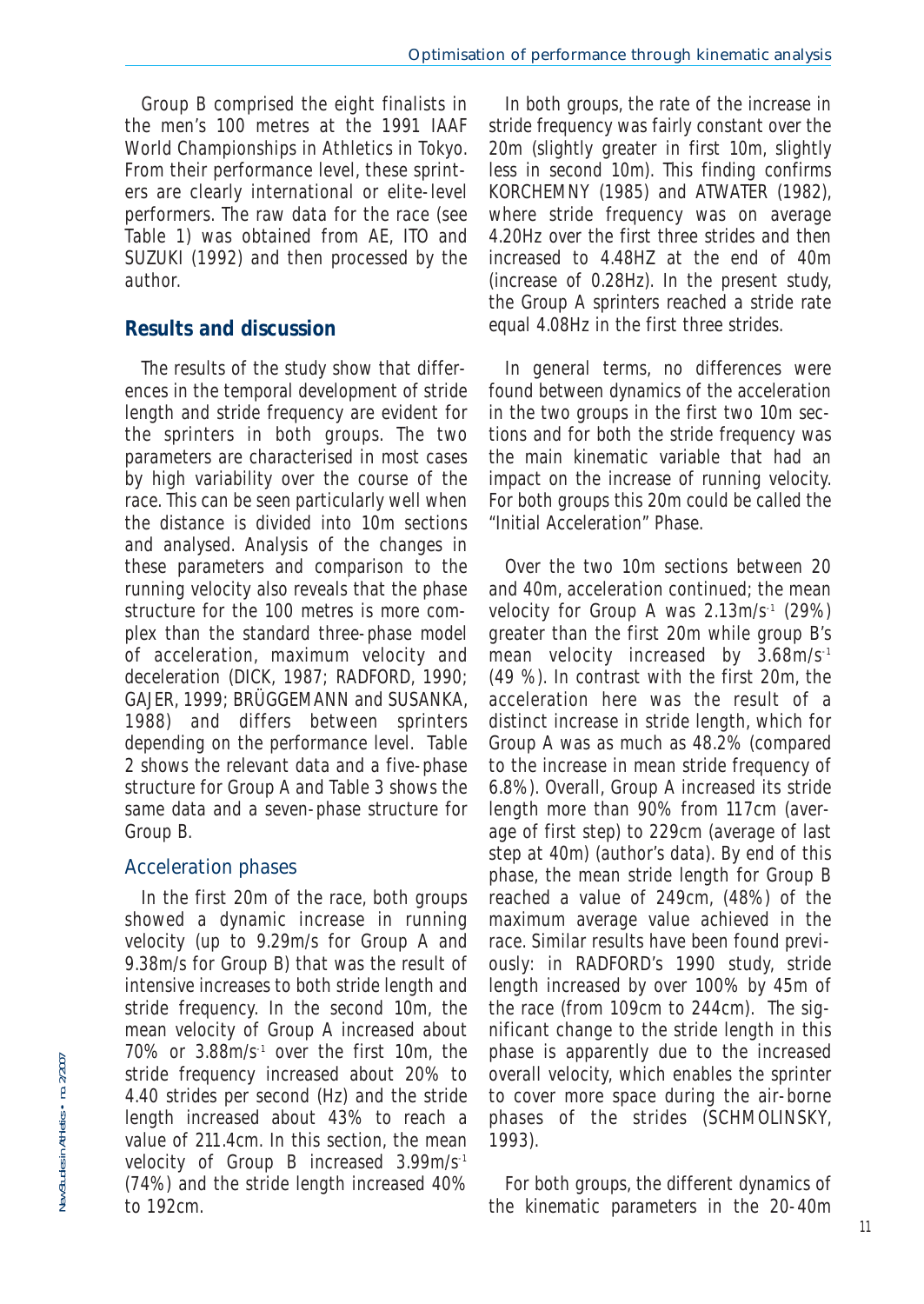segment warrant its distinction from the first phase and it could be called the "Extended Acceleration" Phase.

### Mid-race phases – Group A

The differences in the dynamics of the kinematic parameters between the two groups for the segments between 40m and 80m are significant enough that two different phase structures can be identified.

For Group A, the two 10m sections between 40m and 60m are when the peak velocity was obtained and thus can be called the "Maximum Velocity" Phase. This phase is crucial to the final time. In this part of the race, the running velocity increased but at a slower rate (increase 1.7%) compared to the previous phase. This increase was mainly due to a 2.7% increase in stride length, as stride frequency remained almost constant (increase 0.004Hz).

The two 10m sections between 60 and 80m might also be considered to be part of the Maximum Velocity Phase for this group. However, there was, in fact, a slight decrease in average velocity of 0.15m/s-1 (1.5%) from the previous 10m to an end phase velocity of 9.50m/s-1, caused by decreases in stride length and stride frequency of 0.3% and 0.15% respectively. In other words, in this phase the sprinters are not at their maximum velocity but are holding quite close to it. To distinguish the two phases this 20m can be called the "Velocity Maintenance" Phase.

### Mid-race phases – Group B

For Group B it was found that acceleration continued even more strongly in the 40-50m segment than for Group A. Both the stride length and stride frequency increased (2% and 2.41% respectively) compared to the previous phase and a peak velocity of 11.55m/s-1 was reached. However, this was not the maximum velocity for the race. Moreover, the maximum values for both stride length and stride frequency were achieved at later points in the race. Therefore, in the elite sprinters this 10m segment is a third phase of the race, different from the third phase we see in Group A, and can be called the "Initial Peak Velocity" Phase.

The changes to the development of the kinematic variables in the 50-60m segment for Group B warrant the identification of a fourth phase. Here, the stride rate continued to increase by 2.8% over the previous phase to 4.8Hz (the highest 10m average in the race) but the stride length decreased about 3.2%. By 60m, the velocity had dropped marginally (0.07m/s-1 or 0.6%). In the next 10m segment the kinematic development was the opposite. Here, the stride length increased 1.2% and stride frequency dropped 1.1% with the effect that the velocity increases 0.05m/s-1 back up to 11.53m/s-1, more or less the same as it was at the end of the 40-50m segment. In other words, we can see that there are two phases in which there are significant (and opposite) changes to the kinematic variables and small variations in the velocity at different moments but essentially no change to the average velocity. Therefore, for the elite sprinters we can identify two phases that can be called "Velocity Regulating I" (50-60m) and Velocity Regulating II" (60-70m).

After the velocity regulating phases, the Group B sprinters reached their "Maximum Velocity" Phase between 70m and 80m", where a top value of 11.70m/s<sup>-1</sup> was achieved. The average velocity for this segment was 1.5% greater than the previous phase. Note that when these sprinters reached their initial velocity peak between 40m and 50m it was the result of increases in both stride length and stride frequency whereas here we see the stride frequency has decreased to 4.57Hz (compared to 4.67Hz in the 40-50m segment and even higher in the velocity regulating phases where the maximum values were achieved) while the stride length has increased significantly (13cm or 5.3% over the previous phase) to the maximum mean value for the race.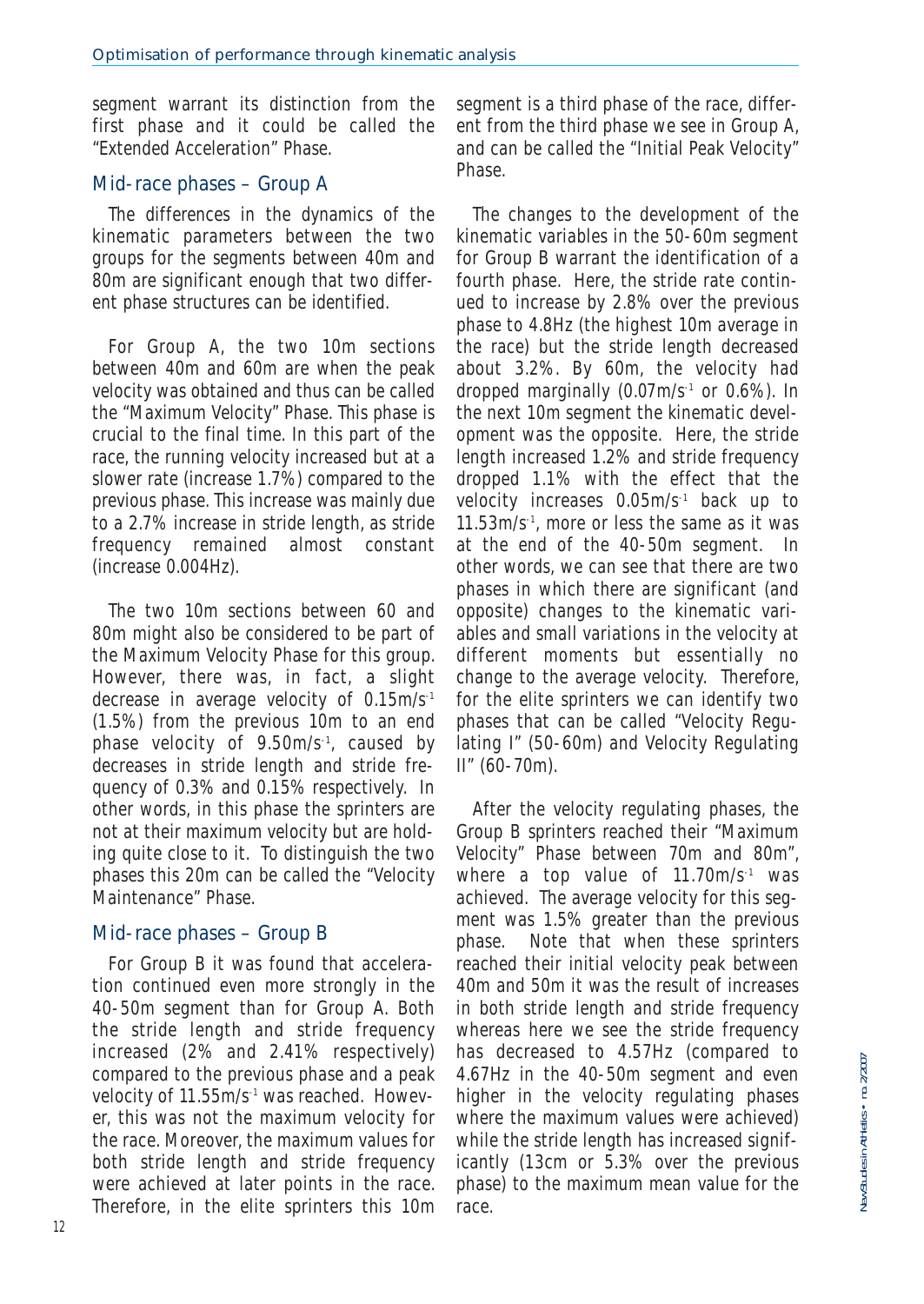

Figure 2: Comparison of the velocity curves of average sprinters (Group A) and elite sprinters (Group B) by 10m interval over the course of the 100 metres

Table 4: Differentials of interval time, stride length and stride frequency for average sprinters (Group A) during selected phases of the 100 metres (MACKALA, 2004; MACKALA and KOWALSKI, 2005) **´ ´**

| Descriptive statistic                                         | Group A (distance in m)  |            |           |           |             |            |  |  |  |
|---------------------------------------------------------------|--------------------------|------------|-----------|-----------|-------------|------------|--|--|--|
|                                                               | $0 - 20$                 | $20 - 40$  | $40 - 60$ | $60 - 80$ | 90          | 100        |  |  |  |
| Value of change in velocity (m/s)                             | 7.35                     | $(+)$ 2.13 | (+) 0.16  | (-) 0.15  | $(-)$ 0.12  | $(-)$ 0.04 |  |  |  |
| Share of change in velocity (%)                               | $\overline{\phantom{a}}$ | (+) 29     | $(+)$ 2.0 | $(-) 1.5$ | (-) 1.5     | (-) 0.43   |  |  |  |
| Value of change in stride length (cm)                         | 179.6                    | (+) 39.4   | (+) 6.0   | (-) 0.7   | $(+)$ 0.5   | $(+)$ 4.4  |  |  |  |
| Share of change in stride length (%)                          | $\overline{\phantom{a}}$ | (+) 21.9   | $(+)$ 2.7 | $(-)0.3$  | $(+)$ 0.2   | $(+)$ 1.95 |  |  |  |
| Value of change in stride frequency (Hz)                      | 4.035                    | $(+)0.274$ | (-) 0.016 | (-) 0.049 | $(-)$ 0.067 | $(-)$ 0.11 |  |  |  |
| Share of change in stride frequency (%)                       | $\overline{\phantom{a}}$ | $(+) 6.8$  | (-) 0.37  | (-) 0.15  | (-) 0.6     | $(-)2.6$   |  |  |  |
| $(+)$ increase, $(-)$ decrease, $*$ time measured from camera |                          |            |           |           |             |            |  |  |  |

Table 5: Differentials of interval time, stride length and stride frequency for elite sprinters (Group B) during selected phases of the 100 metres (calculated by the author using data from AE, ITO and SUZUKI, 1992)

| Descriptive statistic                    |                | Group B (distance in m) |           |           |           |                          |           |  |  |
|------------------------------------------|----------------|-------------------------|-----------|-----------|-----------|--------------------------|-----------|--|--|
|                                          | $0 - 20$       | $20 - 40$               | $40 - 50$ |           |           | 50-60 60-70 70-80 80-100 |           |  |  |
| Value of change in velocity (m/s)        | 9.38           | $(+)3.68$               | $(+)0.49$ | $(-)0.07$ | $(+)0.05$ | $(+)0.17$                | (-)0.48   |  |  |
| Share of change in velocity (%)          |                | -18<br>$(+)$            | $(+)$ 4.4 | $(-)$ 0.6 | $(+) 0.4$ | $(+)$ 1.5                | (-) 4.1   |  |  |
| Value of change in stride length (cm)    | 164            | (+) 79                  | $(+)5$    | (-) 8     | $(+)3$    | (+) 13                   | (-)2.5    |  |  |
| Share of change in stride length (%)     | $\overline{a}$ | $(+)48.1$               | $(+)2$    | $(-)3.2$  | $(+) 1.2$ | $(+)$ 5.3                | $(-)0.98$ |  |  |
| Value of change in stride frequency (Hz) | 4.31           | $(+)0.25$               | $(+)0.11$ | $(+)0.13$ | (-) 0.5   | $(-)0.18$                | $(-)0.15$ |  |  |
| Share of change in stride frequency (%)  | ٠              | $(+) 5.8$               | $(+)2.41$ | $(+)$ 2.8 | (-) 1.1   | $(-)3.8$                 | $(-)3.3$  |  |  |
| $(+)$ increase, $(-)$ decrease           |                |                         |           |           |           |                          |           |  |  |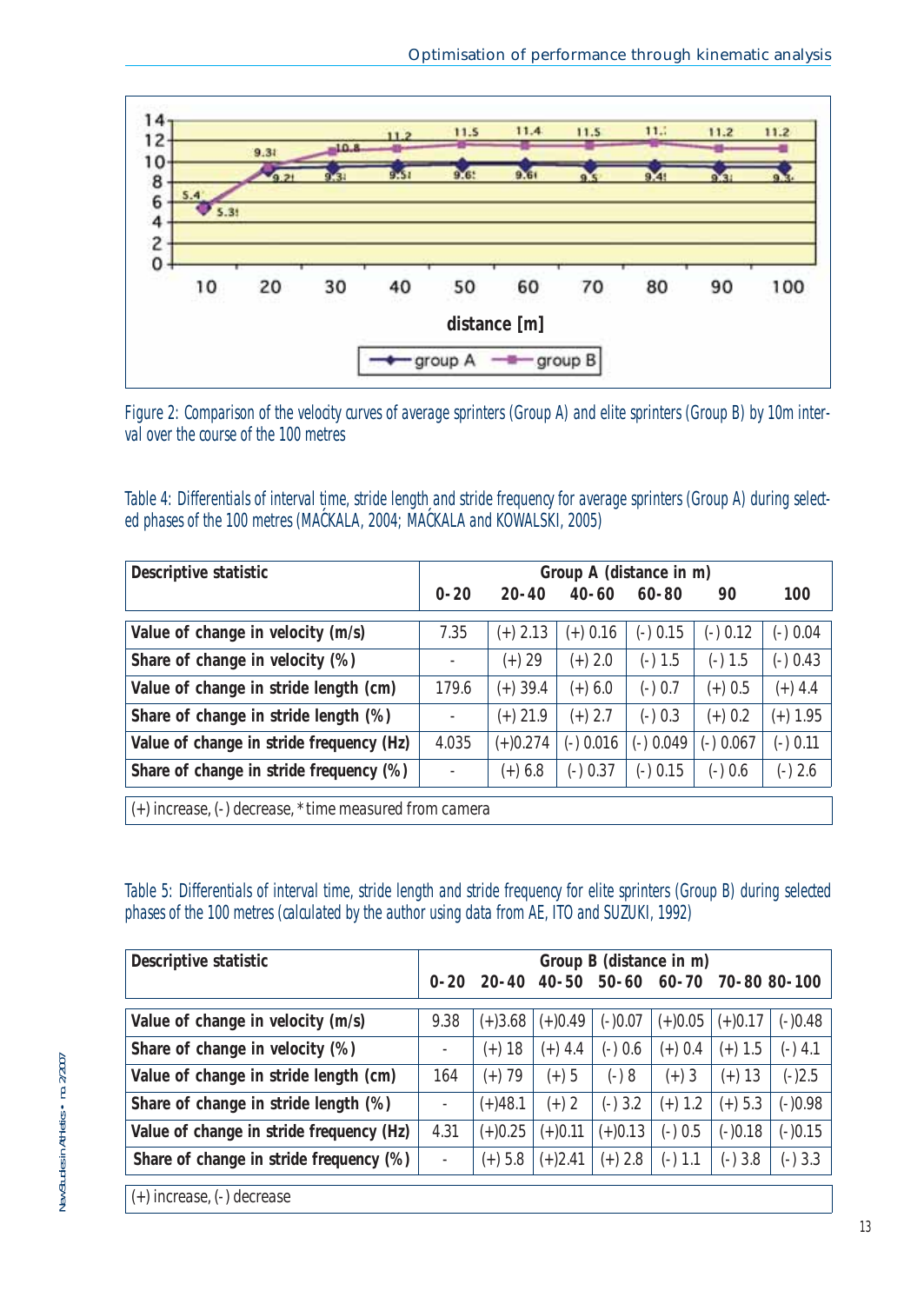## **Deceleration**

As stated above, between 60m and 80m the sprinters from Group A slowed from their maximum velocity due to slight decreases in both stride frequency and stride length. This trend continued in the last two 10m sections, which can be called the "Deceleration" Phase: at 90m, the velocity had dropped about 1.3% (0.12m/s-1) and in the last 10m it continued to decrease by 0.43% (0.04m/s-1). In contrast to the previous phase, the slowing in this part of the race was mainly the result of a significant decrease in stride frequency as the mean stride length actually showed an increase in value.

Group B also slowed in the last 20m of the race. There was a significant decrease in the mean velocity of about 0.48m/s<sup>-1</sup> (4% compared with the 70-80m section). This was due to a significant 3.3% decrease in stride frequency and a 1% decrease in stride length. However, if we focus on the last 10m of the race we see that the velocity was slightly higher (11.24  $m/s^{-1}$ ) and the stride length increased slightly over the 80-90m section. While this can be called the "Deceleration" Phase, it should be pointed out that there are

also similarities to the kinematic dynamics of the Velocity Maintenance Phase (Phase 4) in the Group A sprinters.

Running velocity is the product of stride length and stride frequency  $(v = | x f)$ . Accordingly, an increase in mean velocity (v) and, thereby, a decrease the running time (t) for a given distance, can only result from changes to these two parameters: an increase of stride length (with a decrease of number of strides and their frequency) or inversely a decrease of stride length (with an increase in stride rate. On the basis of this general definition of the running speed, BALLEREICH (1976), five logical possibilities exist for improving performance in the sprint events:

- 1.  $V + \Delta V = (L + \Delta L) \cdot f$  where  $(f \sim constant)$
- 2.  $V + \Delta V = L \cdot (f + \Delta f)$  where  $(L \sim constant)$
- 3.  $V + \Delta V = (L + \Delta L) \cdot (f + \Delta f)$
- 4.  $V + \Delta V = (L + \Delta L) \cdot (f \Delta f);$
- $[(L + \Delta L) \cdot (f \Delta f) > L \cdot f]$ 5.  $V + \Delta V = (L - \Delta L) \cdot (f + \Delta f)$ ;  $[(L - \Delta L) \cdot (f + \Delta f) > L \cdot f]$

The data in Table 6 illustrates that velocity increased in 8 of the 13 analysed phases (in 1, 2, 3 for Group A and in 1, 2, 3, 5, 6 for Group

| Phase          | <b>Distance</b><br>[m] | Group A                                          | Group B                                                                                             | <b>Distance</b><br>$\lceil m \rceil$ | Phase          |
|----------------|------------------------|--------------------------------------------------|-----------------------------------------------------------------------------------------------------|--------------------------------------|----------------|
| 1              | $0 - 10$<br>$10 - 20$  |                                                  | $V + \Delta V = (L + \Delta L) - (f + \Delta f)$ $V + \Delta V = (L + \Delta L) - (f + \Delta f)$   | $0 - 10$                             | 1              |
|                |                        |                                                  |                                                                                                     | $10 - 20$                            |                |
| $\mathfrak{D}$ | $20 - 30$              |                                                  | $V + \Delta V = (L + \Delta L) - (f + \Delta f)$ $V + \Delta V = (L + \Delta L) - (f + \Delta f)$   | $20 - 30$                            | $\mathfrak{D}$ |
|                | $30 - 40$              |                                                  |                                                                                                     | $30 - 40$                            |                |
| $\mathcal{S}$  | 40-50                  |                                                  | $V + \Delta V = (L + \Delta L) - (f - \Delta f)$   $V + \Delta V = (L + \Delta L) - (f + \Delta f)$ | $40 - 50$                            | 3              |
|                | $50 - 60$              |                                                  |                                                                                                     |                                      |                |
| $\overline{4}$ | $60 - 70$              | $V - \Delta V = (L - \Delta L) - (f - \Delta f)$ | $V - \Delta V = (L - \Delta L) - (f + \Delta f)$                                                    | $50 - 60$                            | 4              |
|                | $70 - 80$              |                                                  |                                                                                                     |                                      |                |
| 5              | 80-90                  | $V - \Delta V = (L + \Delta L) - (f - \Delta f)$ | $V + \Delta V = (L + \Delta L) - (f - \Delta f)$                                                    | $60 - 70$                            | 5              |
|                | $90 - 100$             | $V - \Delta V = (L - \Delta L) - (f - \Delta f)$ |                                                                                                     |                                      |                |
|                |                        |                                                  | $V + \Delta V = (L + \Delta L) - (f - \Delta f)$                                                    | 70-80                                | 6              |
|                |                        |                                                  | $V - \Delta V = (L - \Delta L) - (f - \Delta f)$                                                    | $80 - 90$                            | 7              |
|                |                        |                                                  |                                                                                                     | $90 - 100$                           |                |

Table 6: Comparison of the velocity curve for selected phases of the 100 metres due to individual changes of stride length and stride rate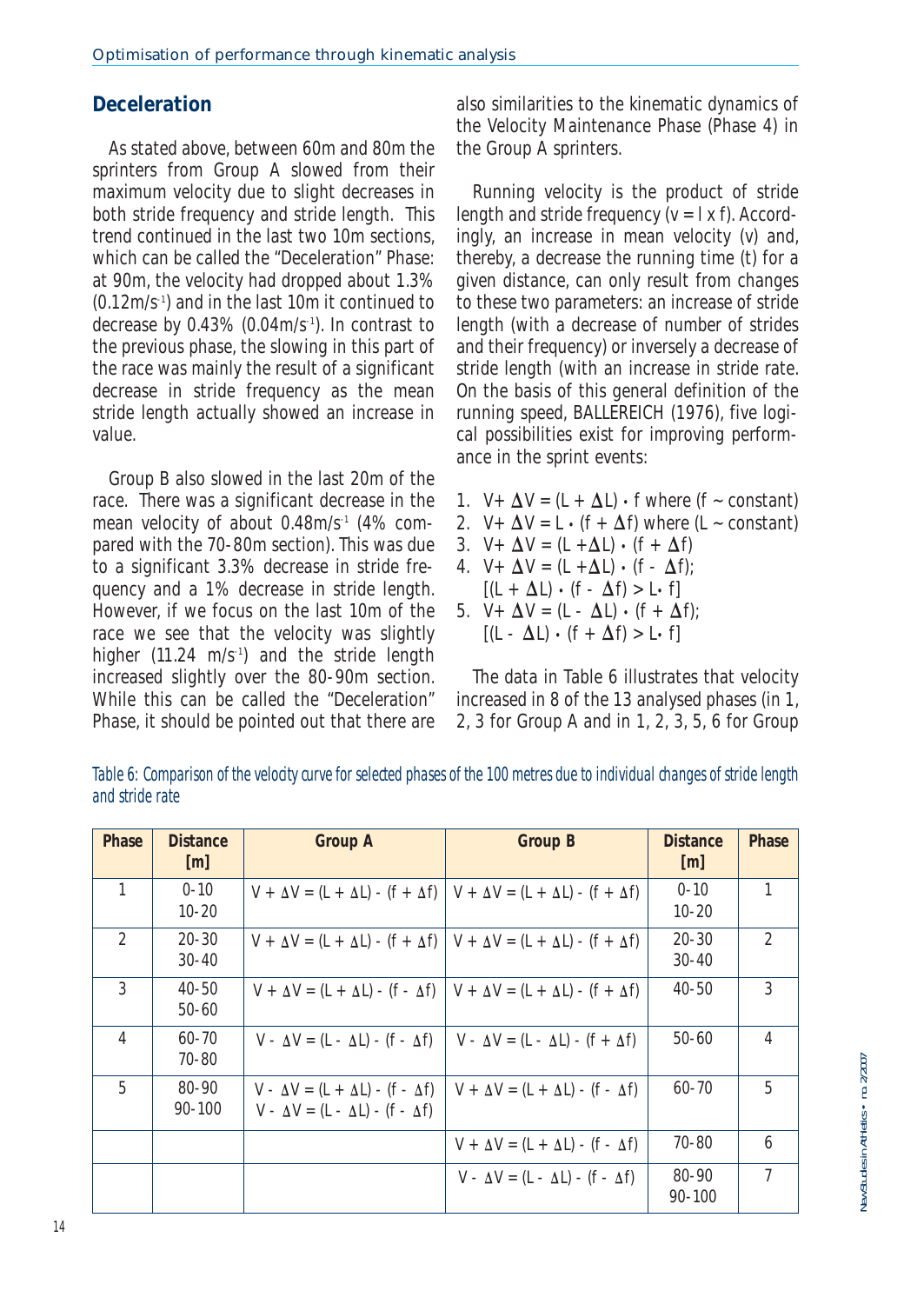B). This is 61.5% of the total number of investigated phases. In the majority of the phases (62.5 % of all cases) the running velocity increased due to increases of both kinematic parameters  $V + \Delta V = (L + \Delta L) - (f + \Delta f)$ . In three cases, increased stride length significantly dominates over increase stride frequency as the cause of the increased velocity, however, in two cases these were inversely related. In three cases, the increase in running velocity took place with an increase of one variable and a drop of the second (twice the increased stride length was dominant and once the increased stride rate was dominant).

A decrease in running velocity took place in five phases (three in Group A and two in Group B). Additionally, two investigated phases showed only an increase of stride length  $V - \Delta$  $V = (L + \Delta L) - (f - \Delta f)$  and in two cases, the increase in stride rate was dominant over an increase in stride length. In one phase, a decrease in velocity was due to a drop of both parameters. This took place in Phase 4 for the average sprinters and Phase 7 for elite sprinters.

### **Conclusion**

According to this investigation, the velocity curve of the 100 metres illustrates that changes in velocity over the course of the race must be analysed via the change of velocity in each phase (section). The course of the velocity curve (increase or decrease of velocity) is very important for training applications, practical understanding of running form, evaluation of the technique of a single stride, optimal diagnosis of sprinting ability and developing effective race strategies. Achieving the most effective velocity curve depends on the optimal dynamics of the various phases due to changes of the main kinematic parameters: stride length and stride frequency. Consequently, this set of variables can be used as a tool for identification of the phases in the race structure of the 100m for elite sprinters:

- Phase 1 Initial Acceleration (0-20m)
- Phase 2 Extended Acceleration (20-40m), often called second acceleration phase

Phase 3 Initial Peak Velocity (40-50 m)<br>Phase 4 Velocity Requiation I (50-60m) Phase 4 Velocity Regulation I (50-60m)<br>Phase 5 Velocity Regulation II (60-70m) Velocity Regulation II (60-70m) Phase 6 Maximum Velocity (70-80m)<br>Phase 7 Deceleration (80-100m) Deceleration (80-100m)

Data from the study demonstrates that stride length contributes much more to the velocity curve of the 100 metres than stride frequency. It seems that stride frequency can no longer be considered the most important performance-determining factor in the 100 metres in either average- or high- level performers.

Furthermore, this study found that excessive acceleration with excessively high stride frequency in the first 10m of the initial acceleration phase (over 90% of its maximum), had a negative impact on the optimal relationship with stride length. This also affected the overall development of velocity to a certain degree (Phase 4 in elite sprinters and Phases 4 and 5 in average sprinters). This statement is confirmed by earlier studies (GAJER et al., 1999; SHEN, 2000). This problem is much more evident in average sprinters (Group A). According to the relative analysis, this study indicates that to improve performance it is necessary to control the stride frequency and increase the stride length while accelerating in the first 10-20m section of the race.

### **Recommendation**

The length of the stride, particularly maintenance of its optimal length for the longest possible distance, is the key element for technical efficiency and performance optimisation in the 100 metres. The increase in stride length must be directly proportional with the decrease of stride frequency, especially at the beginning of the race – the initial acceleration phase.

*Please send all correspondence to: Dr Krzysztof Mackala ´krzysztof.mackala@awf.wroc.pl*